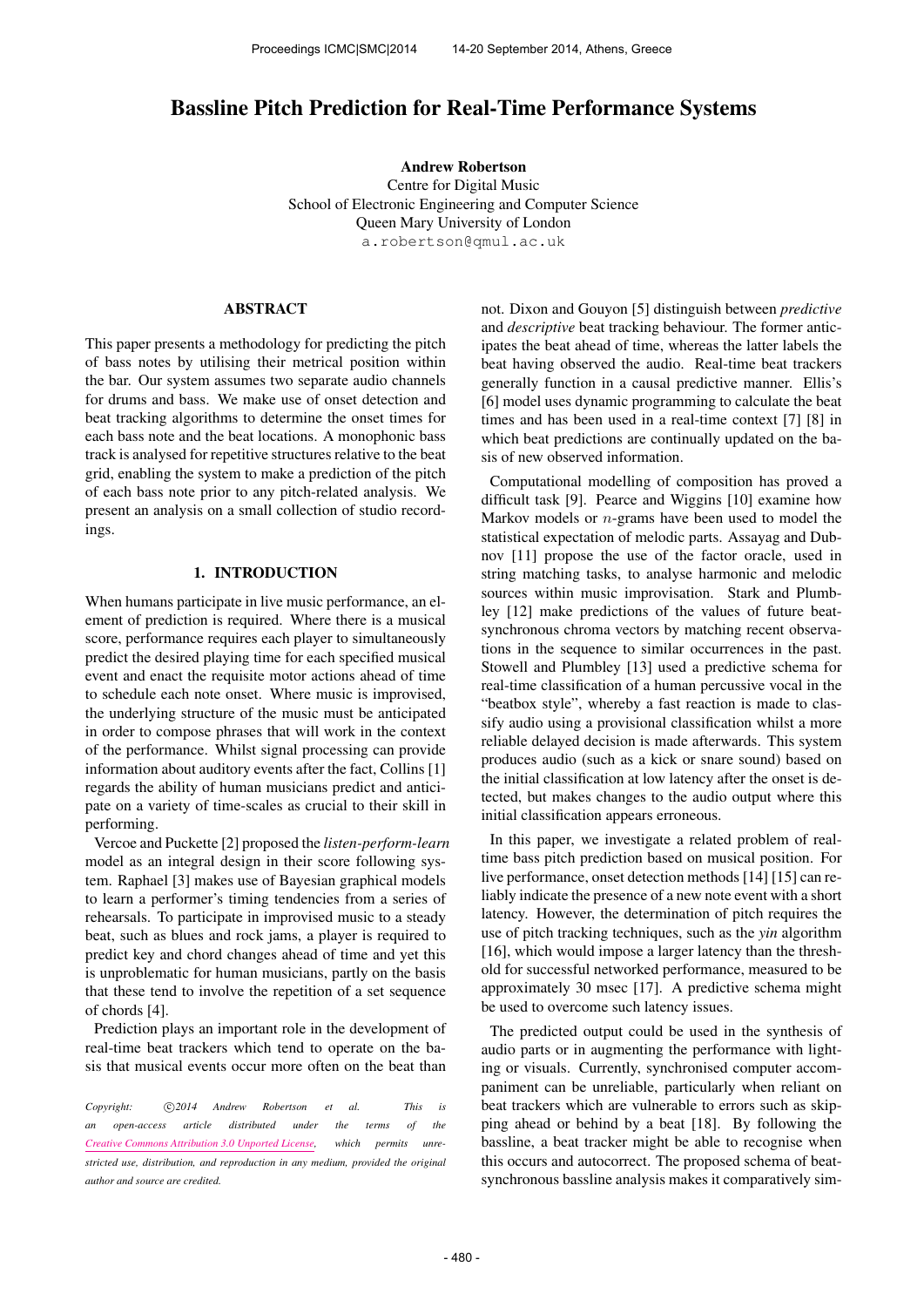

Figure 1. Overview of the algorithm. Pitched events are analysed whilst onset events are labelled according to predictions.

ple to follow the structural sections within a song, thereby bringing about an interactive system that is capable of following an expected performance.

### 2. METHODOLOGY

Our proposed system uses beat tracking to provide an approximation of the beat grid which can be used to transform event times into a quantised musical time. We assume that there is a dedicated bass stream, typically be through use of a D.I. box or an insert on the mixing desk, and also a general audio stream available suitable for beat tracking, such as from a mono mix of all channels or a room microphone on the drums. A selection of real-time beat tracking algorithms have been developed that might be suitable for such a task, including *B-Keeper* [19], a specialised drum tracking system, *IBT*∼ [20], a multi-agent system based on Dixon's *Beatroot* [21], and *btrack*∼ [7] and *beatseeker*∼ [8] which use autocorrelation. The proposed algorithm detects new bass events using an onset detector and finds the musical position relative to the beat grid. By estimating the optimal lag at which the bassline repeats, we can make a reasonable causal prediction for the pitch using previous pitch tracking estimates. A similar system has been proposed by Stark and Plumbley [12] for the prediction of beat-synchronous chroma sequences. An overview of the algorithm is shown in Figure 1.



Figure 2. Scores of correlation of quantised pitched events at a range of lags for the song The Radio's Prayer I (top) and Idiots Dance (bottom)

### 2.1 Event Quantisation

From a standard onset detector, such as those proposed by Bello et al. [15], we obtain event times from a bass signal with low latency, typically under 10 msec. In practice, we compensate for latency by first detecting the onset using peak thresholding on the onset detection function, and then using a second stage that determines the precise point for which the energy change is greatest in the signal. This is done iteratively by dividing the recent audio buffer into segments, choosing the segment which has the highest energy, then repeating the process until the buffer segment contains just one sample and an exact sample position is chosen.

We then wish to specify the musical position of the event relative to the beat grid. Let our sequence of beat times be  ${b_0, b_1, b_2, b_3, \ldots}$ . Then for an event at time t, we find n such that  $b_n \leq t \leq b_{n+1}$ . The musical position of the event,  $\gamma(t)$ , in beats from the start is given by

$$
\gamma(t) = n + \frac{t - b_n}{b_{n+1} - b_n}.\tag{1}
$$

If we wish to quantise this position to be on an eighth note, triplet, sixteenth or sixteenth note triplet relative to the beat times, we can divide the beat into twelve and instead of the fractional term, find the value m for which  $n + \frac{m}{12}$  is closest to  $\gamma(t)$  and meets the condition that 3 divides m or 4 divides m. For pitch detection, we use the *yin* algorithm [16] on the segment of audio that immediately follows the detected onset. Our implementation used a real-time version of the *pyin* algorithm by Mauch and Dixon [22] with a framesize of 8192 to provide sufficient resolution in the lower frequencies, although the probabilistic component of their approach was not required. This results in a frequency for each note event, that we then round to the closest MIDI pitch,  $p(t)$ .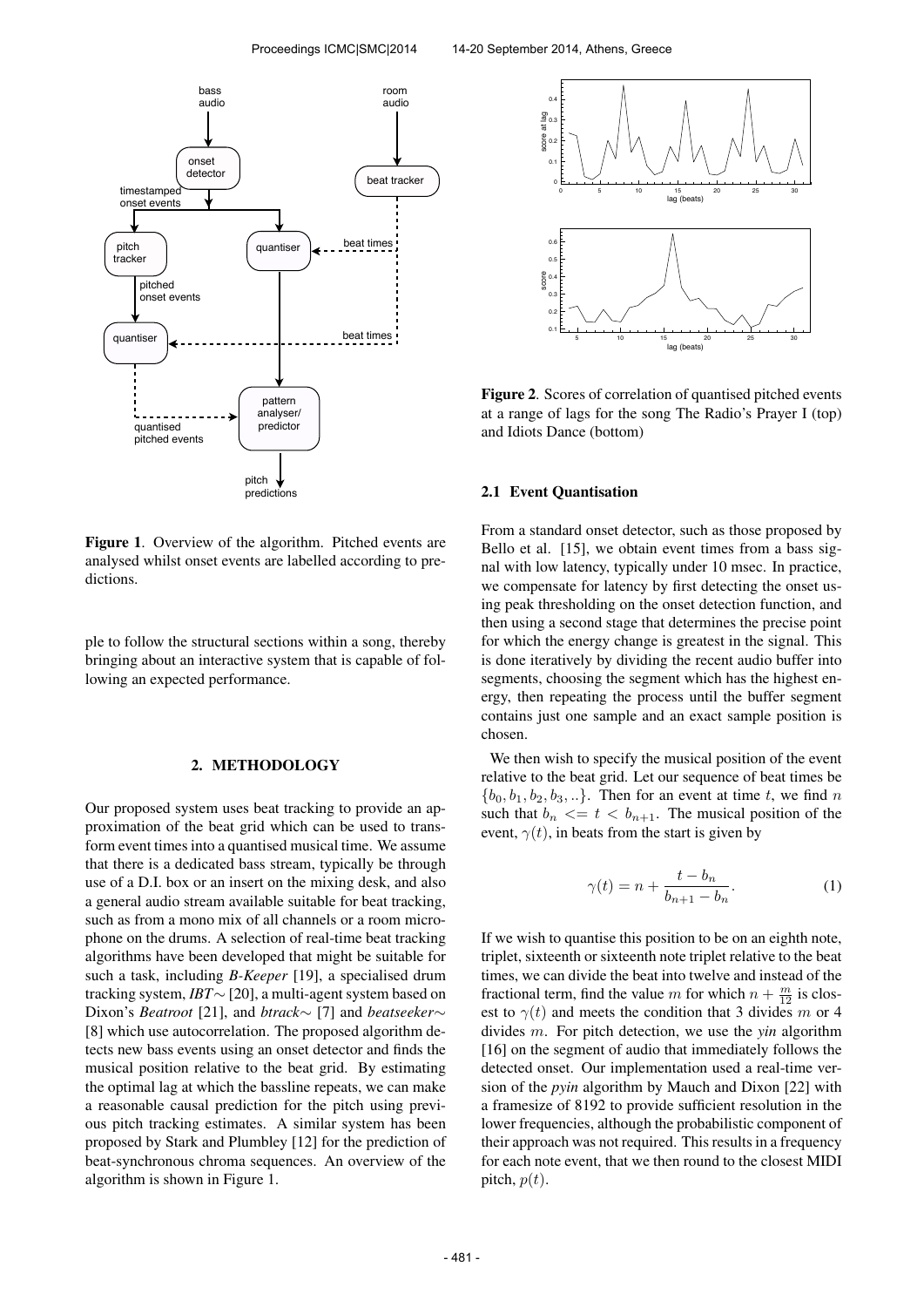#### 2.2 Repeated Structure Detection

To detect repeated structures, we look for the optimal shift at which the same bass part is played. This is particularly common in rock, blues, pop and dance music, although relatively rare in free improvisation, classical and much jazz music. For a sequence of pitched events at quantised positions relative to the beat grid, we compare it to the same sequence shifted by the integer multiples of beats. At each possible lag, measured in beats, we calculate a score using a method similar to cross-correlation.

Let  $p_n$  be the midi pitch of the note at quantised musical position  $n$ , obtained from the onset time using Equation 1 and quantising. Our mean correlation value for each lag is given by

$$
score(lag) = \frac{1}{N} \sum_{n} \delta_{p_n, p_{n-lag}} \tag{2}
$$

where *n* is the musical position relative to the beats,  $p_n$  is the pitch found at beat position  $n$  if such an event exists,  $N$ is the total number of quantised events found at the given lag that could be compared and  $\delta_{p_n,p_{n-log}}$  is 1 when the pitches match and 0 otherwise. Figure 2 shows the scores across a ranger of lags for two different songs. Where the song's bassline repeats every eight beats (top), we see a series of peaks at multiples of this lower lag, whereas in the bottom plot, the bassline only repeats after sixteen beats. Our optimal lag, used in the causal prediction of bass pitches, is that with the highest score up to a maximum of 32 beats. A weighting system can be used to give preference to a longer or shorter number of beats .

#### 2.3 Pattern Prediction

We made use of two simple methods for predicting the pitch of each bass note. The first, which we shall refer to as the naive method, involves looking back at the observed pitches at successive multiples of our optimal lag and choosing the pitch for the first observed note event found at a corresponding position. For example, if the optimal lag is 8 beats, then we first look if there was a bass note observed exactly 8 beats prior to the one under consideration. Where such an event is found, we predict our current bass note to have the same pitch as this previous observation. Where one is not, we look for a note 16 beats prior, and so on.

However, this does not take into account that there may be changes between song section and that bass line phrases might vary within the same section. To try to exploit our knowledge of transitions made within previous sections, we make an additional constraint that the note found in the same corresponding metrical position has an immediately preceding note that matches the most recently observed note in both pitch and corresponding metrical position. Thus we ensure that the first order Markov transition in pitch for our predicted note from the preceding one is identical to that observed for the note found at a corresponding position that has been used to make this prediction.

#### 3. EVALUATION

To evaluate our two methods, we chose some studio multitrack recordings that allowed the loading of a room audio track and a direct bass track. We made use of the Vamp implementation of an offline beat tracker<sup>1</sup> based on the method of Davies et al. [23] and Ellis [6]. For each note, we counted whether the predicted pitch matched the observed pitch. We have also included the statistic for when the notes matched but differed by an octave. This octave difference is not likely to be due to the pitch detection method (which is reliable for a direct channel of monophonic bass), but rather due to differences in the bass part being played. The evaluation is scored on all bass notes for which the *yin* pitch detection algorithm outputs a result, regardless of metrical position.

Where there is a section change in a song, the naive method naturally results in poor scores, since the bass part no longer matches what was occurring at the previous lag. The results are shown in Table 1. The first order Markov method, which requires that the bass part used for the prediction has a matching previous note, fares a little better in general. On rock material, we tend to observe correct bass predictions approximately 50% to 70% of the time, with the result dependent upon structural changes in the song and the degree of improvisation in the bassline part.

## 4. DISCUSSION

These methods provide a simple and effective way to predict bass pitches in real-time, particularly when there is a repeating part or section. The main difficulty for these methods is where the piece consists of a sequence of transitions between higher level structures. In this case, we might exploit the failure of the algorithm to correctly predict the pitch for successive note events to recognise that a new section has begun, thereby generating section specific predictions.

Liang et al. [24] propose a methodology for scheduling synchronous events across a network where there is an unknown latency in the communication of messages. Assuming access to a shared clock, such as the atomic clock, each component of the computer performance system sends the system time for the musical event and the tempo as a triple (beat position, system time, tempo), thus enabling an accurate prediction of future beat times even when there is significant latency in the network. By contrast, a beat tracker or score follower that simply sends a message on each beat is rendered highly unreliable in such a scenario. Their method for communicating beat times could be employed here to allow the integration of bassline analysis and prediction within a networked performance.

Our method makes use of a drum mix and a separate bass channel, thereby allowing analysis of bass events at a higher semantic level, with metrical position and associated pitches. A potential application here is the learning of stylistic trends in bass line playing from a corpus of multitrack recordings, thereby making it suited to the computa-

<sup>1</sup> [http://vamp-plugins.org/rdf/plugins/](http://vamp-plugins.org/rdf/plugins/qm-vamp-plugins#qm-barbeattracker ) [qm-vamp-plugins#qm-barbeattracker](http://vamp-plugins.org/rdf/plugins/qm-vamp-plugins#qm-barbeattracker )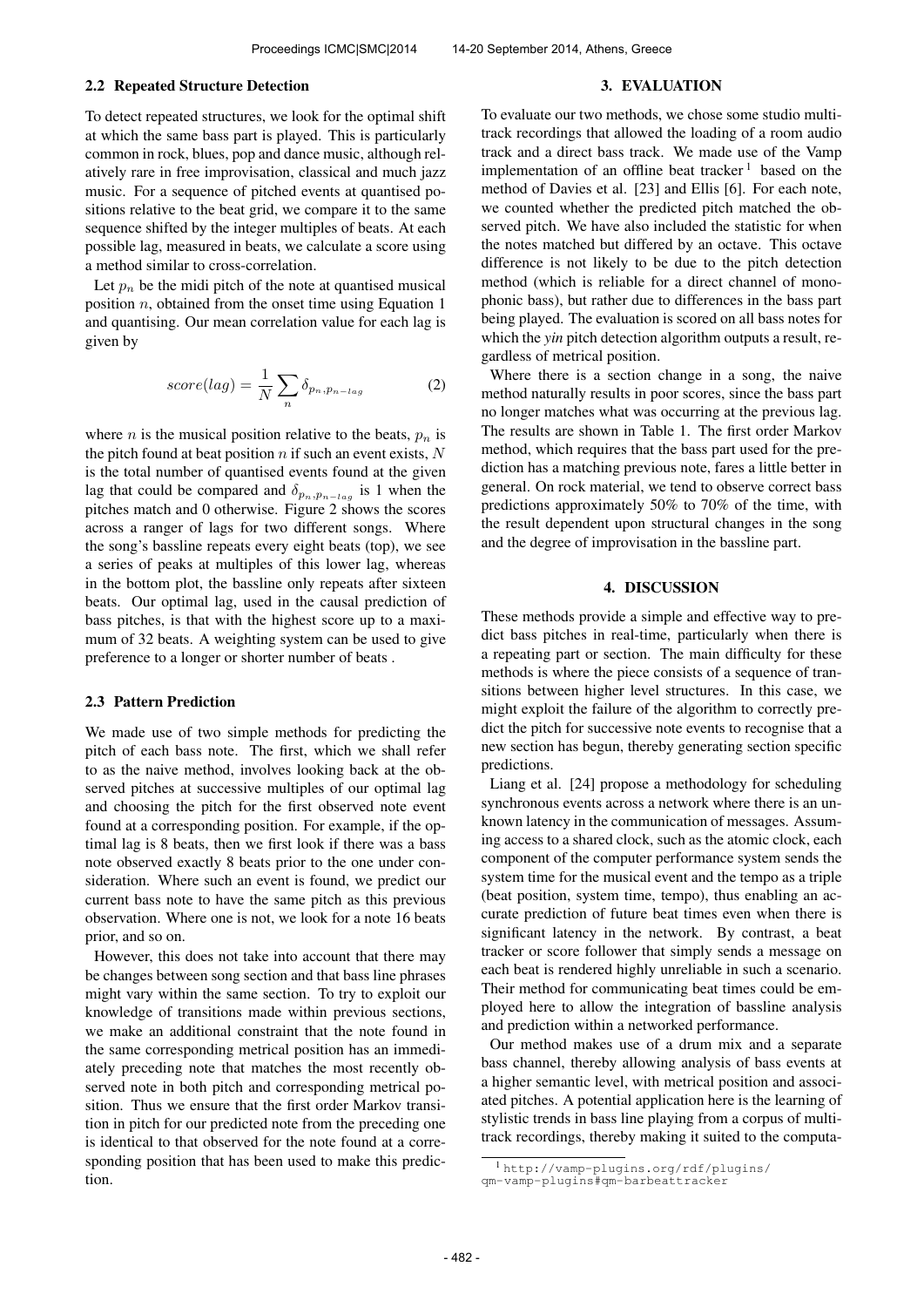Proceedings ICMC|SMC|2014 14-20 September 2014, Athens, Greece

|                         |     | Naive method |        |       | <b>First Order Markov</b> |        |       |
|-------------------------|-----|--------------|--------|-------|---------------------------|--------|-------|
| Song                    | lag | Correct      | Octave | Wrong | Correct                   | Octave | Wrong |
| Down The Line I         | 8   | 43.4         | 5.8    | 50.8  | 53.9                      | 6.5    | 39.6  |
| Down The Line II        | 16  | 49.2         | 3.3    | 47.5  | 65.0                      | 5.6    | 29.5  |
| Motorcade               | 16  | 45.4         | 5.6    | 49.1  | 61.1                      | 2.8    | 36.1  |
| The Radio's Prayer I    | 8   | 41.5         | 7.0    | 51.5  | 55.6                      | 6.4    | 38.1  |
| The Radio's Prayer II   | 16  | 54.1         | 4.5    | 41.5  | 70.1                      | 4.5    | 25.5  |
| Diamond White           | 16  | 64.1         | 12.3   | 23.6  | 62.6                      | 8.2    | 29.2  |
| Generic Rock Jam I      | 16  | 48.2         | 17.6   | 34.3  | 52.8                      | 9.9    | 37.3  |
| Generic Rock Jam II     | 16  | 54.6         | 15.9   | 29.5  | 46.9                      | 14.4   | 38.7  |
| Generic Rock Jam III    | 16  | 71.9         | 12.3   | 15.9  | 73.2                      | 11.9   | 14.9  |
| <b>Upside Down Dues</b> | 16  | 69.3         | 14.6   | 16.1  | 74.1                      | 11.7   | 14.3  |
| Orange Crush            | 16  | 74.9         | 3.3    | 21.9  | 74.0                      | 2.1    | 2.4   |

Table 1. Percentage results for the note predictions across several examples from a small corpus of live recordings.

tional creativity task of automatic generation of a bassline in a given style that fits a given chord progression.

The code for the evaluation study is available online at the Sound Software website  $2$ .

### 5. CONCLUSION

We have presented a method of beat-synchronous analysis of bass parts that enables us to make predictions about the likely pitch based on the note's position within the musical structure. A beat tracking algorithm is used to determine the metrical position of quantised bass onset events which are ascribed a pitch using standard pitch detection methods for monophonic audio. To predict bass pitches in a causal manner we find the optimal lag at which the bass part repeats. Two prediction methods are presented. The first chooses the most recent pitch observed at a corresponding metrical position according to this lag. The second method requires that the note at a corresponding metrical position has a previous note that matches the most recently observed note for metrical position and pitch, thereby preserving the first order Markov transition for the current predicted note event and the previous one.

The output of the prediction algorithm might be used to recognise section changes within a piece. The algorithm could then be improved through the recognition and learning of higher level structure for each song. If a rehearsal version of the song was available, further analyses might improve predictions made within each section. Our prediction is currently based solely on position within the most repetitive musical structure and this might be improved through the use of Markov techniques or string matching techniques to learn likely phrases.

One potential application is the use within synchronisation systems for rock performance. At present, such systems tend to rely solely on beat tracking to adjust their tempo to match that of live musicians. By monitoring the bass parts played, such systems be made more reliable and recover from errors where they get ahead or behind the correct beat. There is significant potential to develop further analysis techniques for multitrack audio channels of group improvisations, studio recordings and band rehearsals which might lead to new creative systems for interaction and composition.

## Acknowledgments

Andrew Robertson is supported by a Royal Academy of Engineering and EPSRC Research Fellowship. Thanks to Matthew Davies for providing feedback on the paper.

# 6. REFERENCES

- [1] N. Collins, "Towards autonomous agents for live computer music: Realtime machine listening and interactive music systems." Ph.D. dissertation, Centre for Science and Music, Faculty of Music, University of Cambridge, 2006.
- [2] B. Vercoe and M. Puckette, "Synthetic Rehearsal, training the Synthetic Performer," in *Proceedings of the 1985 International Computer Music Conference*, 1985, pp. 275–278.
- [3] C. Raphael, "Aligning music audio with symbolic scores using a hybrid graphical model," *Machine Learning*, vol. 21, no. 4, pp. 360–370, 2006.
- [4] J. Pressing, *Improvisation: Methods and Models.* Oxford University Press., 1988, pp. 129–178.
- [5] S. Dixon, "Match: A music alignment tool chest," in *Proceedings of the 6th International Conference on Music Information Retrieval (ISMIR-05)*, 2005, pp. 492–497.
- [6] D. P. W. Ellis, "Beat tracking by dynamic programming," *Journal of New Music Research*, vol. 36, no. 1, pp. 51–60, 2007.
- [7] A. M. Stark, M. E. P. Davies, and M. D. Plumbley, "Real-time beat-synchronous analysis of musical audio," in *Proceedings of the 12th International Conference on Digital Audio Effects (DaFx-09), Italy*, 2009, pp. 299–304.

<sup>2</sup> [https://code.soundsoftware.ac.uk/projects/](https://code.soundsoftware.ac.uk/projects/bassline-prediction/repository) [bassline-prediction/repository](https://code.soundsoftware.ac.uk/projects/bassline-prediction/repository)